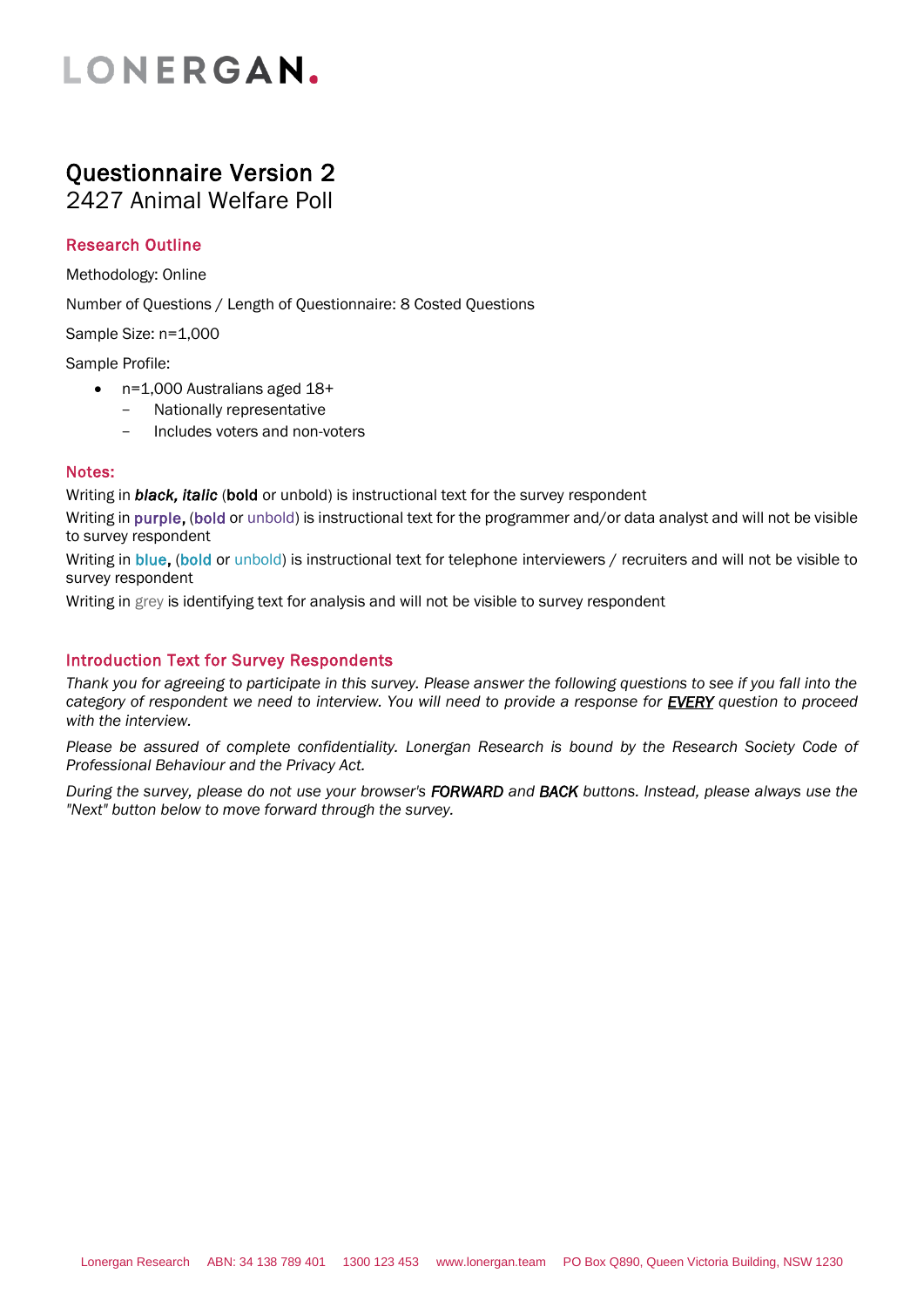#### **Demographics**

|    | <b>ASK AUSTRALIANS</b>          |                                 |                         |           |                  |  |
|----|---------------------------------|---------------------------------|-------------------------|-----------|------------------|--|
| D1 | Where do you live in Australia? |                                 |                         |           |                  |  |
|    |                                 | Please select one response only | <b>DO NOT RANDOMISE</b> | <b>SR</b> |                  |  |
|    |                                 | NSW - Sydney                    |                         | 01        |                  |  |
|    |                                 | NSW - Other                     |                         | 02        |                  |  |
|    |                                 | <b>ACT</b>                      |                         | 03        |                  |  |
|    |                                 | Victoria - Melbourne            |                         | 04        |                  |  |
|    |                                 | Victoria - Other                |                         | 05        |                  |  |
|    |                                 | Tasmania                        |                         | 06        |                  |  |
|    |                                 | Queensland - Brisbane           |                         | 07        |                  |  |
|    |                                 | Queensland - Other              |                         | 08        |                  |  |
|    |                                 | South Australia - Adelaide      |                         | 09        |                  |  |
|    |                                 | South Australia - Other         |                         | 10        |                  |  |
|    |                                 | Western Australia - Perth       |                         | 11        |                  |  |
|    |                                 | Western Australia - Other       |                         | 12        |                  |  |
|    |                                 | Northern Territory              |                         | 13        |                  |  |
|    |                                 | Somewhere else                  |                         | 96        | <b>TERMINATE</b> |  |

| D <sub>2</sub> | How old are you? |                                 |                         |           |                  |
|----------------|------------------|---------------------------------|-------------------------|-----------|------------------|
|                |                  | Please select one response only | <b>DO NOT RANDOMISE</b> | <b>SR</b> |                  |
|                |                  | 17 years or less                |                         | 01        | <b>TERMINATE</b> |
|                |                  | 18 - 19 years                   |                         | 02        |                  |
|                |                  | 20 - 24 years                   |                         | 03        |                  |
|                |                  | 25 - 29 years                   |                         | 04        |                  |
|                |                  | 30 - 34 years                   |                         | 05        |                  |
|                |                  | 35 - 39 years                   |                         | 06        |                  |
|                |                  | 40 - 44 years                   |                         | 07        |                  |
|                |                  | 45 - 49 years                   |                         | 08        |                  |
|                |                  | 50 - 54 years                   |                         | 09        |                  |
|                |                  | 55 - 59 years                   |                         | 10        |                  |
|                |                  | 60 - 64 years                   |                         | 11        |                  |
|                |                  | 65 - 69 years                   |                         | 12        |                  |
|                |                  | 70 - 74 years                   |                         | 13        |                  |
|                |                  | 75+ years                       |                         | 14        |                  |

| D3 | What is your gender? |                                 |                         |           |  |
|----|----------------------|---------------------------------|-------------------------|-----------|--|
|    |                      | Please select one response only | <b>DO NOT RANDOMISE</b> | <b>SR</b> |  |
|    |                      | Male                            |                         | 01        |  |
|    |                      | Female                          |                         | 02        |  |
|    |                      | Other (please specify).         |                         | 96        |  |

#### CONTINUE IF RESIDE IN AUSTRALIA AND AGED OVER 18 YEARS (I.E. CODES 01-13 IN D1 AND CODES 02-14 IN D2)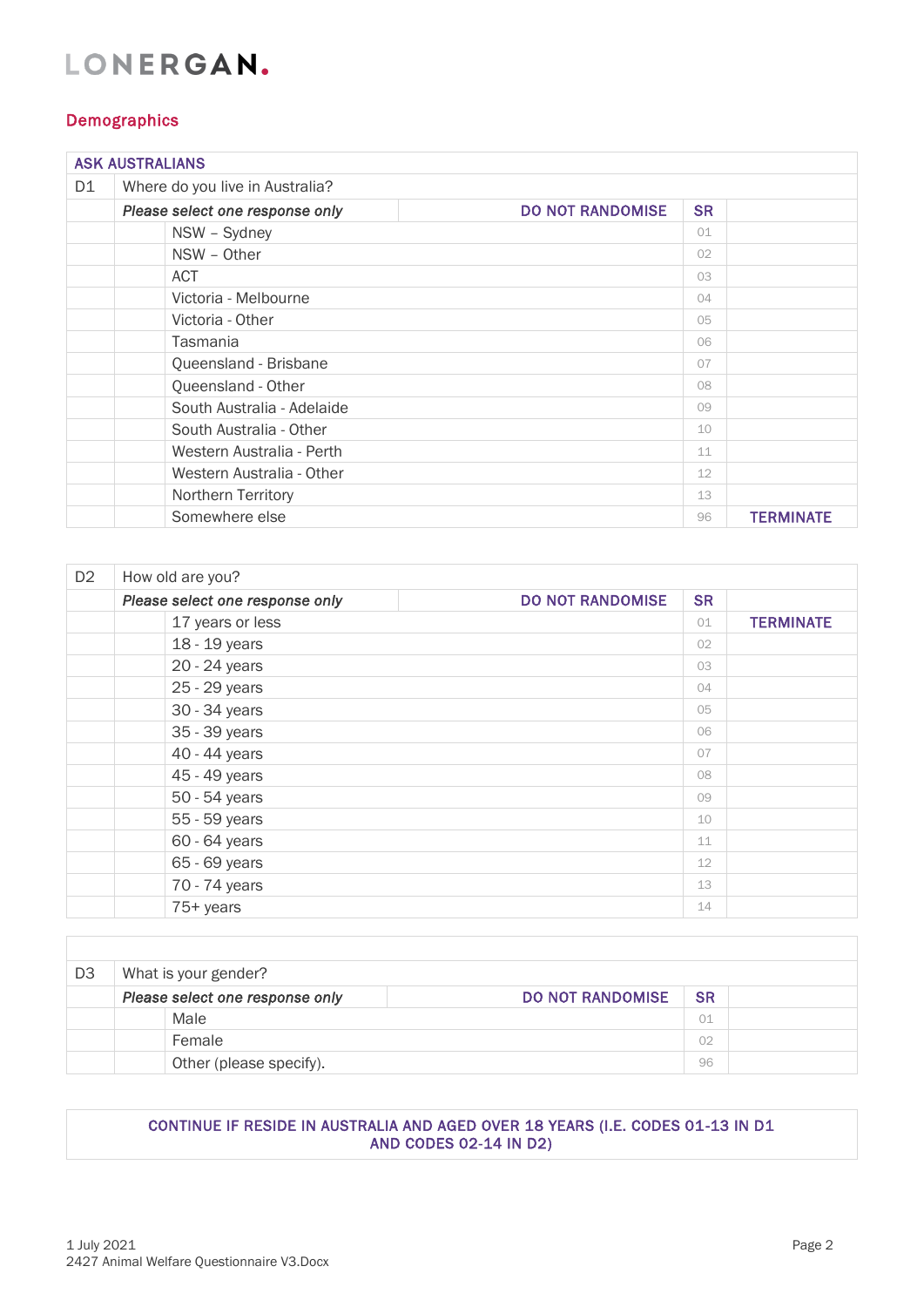### Section A – Voting intention

F

 $\overline{\Gamma}$ 

 $\overline{1}$ 

| A1 | Are you currently eligible to vote in Australia |                         |           |                    |  |  |
|----|-------------------------------------------------|-------------------------|-----------|--------------------|--|--|
|    | Please select one response only                 | <b>DO NOT RANDOMISE</b> | <b>SR</b> |                    |  |  |
|    | Yes                                             |                         | 01        | ASK A <sub>2</sub> |  |  |
|    | No.                                             |                         | 02        | SKIP TO B2         |  |  |
|    | Unsure                                          |                         | 96        | <b>SKIP TO B2</b>  |  |  |

|    |                                                                                                                                       | ASK IF ELIGIBLE TO VOTE                       |  |    |                                 |  |
|----|---------------------------------------------------------------------------------------------------------------------------------------|-----------------------------------------------|--|----|---------------------------------|--|
| A2 | Which party are you most likely to vote for in the Lower House (the House of Representatives) in the<br>forthcoming Federal Election? |                                               |  |    |                                 |  |
|    | Please select one response only<br><b>RANDOMISE</b>                                                                                   |                                               |  |    |                                 |  |
|    |                                                                                                                                       | Labor (the ALP)                               |  | 01 | <b>SKIP TO A4</b>               |  |
|    |                                                                                                                                       | The Liberal Party                             |  | 02 | <b>SKIP TO A4</b>               |  |
|    |                                                                                                                                       | The National Party / Liberal National Party   |  | 03 | <b>SKIP TO A4</b>               |  |
|    |                                                                                                                                       | The Greens                                    |  | 04 | <b>SKIP TO A4</b>               |  |
|    |                                                                                                                                       | An independent                                |  | 05 | <b>FIX POSITION</b>             |  |
|    |                                                                                                                                       | A minor party (please specify)                |  | 06 | <b>FIX POSITION</b>             |  |
|    |                                                                                                                                       | Vote informally / Donkey vote / Will not vote |  | 07 | <b>FIX POSITION</b>             |  |
|    |                                                                                                                                       | Don't Know / Undecided                        |  | 99 | ASK A3 - FIX<br><b>POSITION</b> |  |

|                | <b>ASK IF UNDECIDED</b>                                                                                                                                             |                                               |  |    |                     |  |
|----------------|---------------------------------------------------------------------------------------------------------------------------------------------------------------------|-----------------------------------------------|--|----|---------------------|--|
| A <sub>3</sub> | If you were forced to choose, which party are you most likely to vote for in the Lower House (the House of<br>Representatives) in the forthcoming Federal Election? |                                               |  |    |                     |  |
|                | Please select one response only<br><b>RANDOMISE</b>                                                                                                                 |                                               |  |    |                     |  |
|                |                                                                                                                                                                     | Labor (the ALP)                               |  | 01 |                     |  |
|                |                                                                                                                                                                     | The Liberal Party                             |  | 02 |                     |  |
|                |                                                                                                                                                                     | The National Party / Liberal National Party   |  | 03 |                     |  |
|                |                                                                                                                                                                     | The Greens                                    |  | 04 |                     |  |
|                |                                                                                                                                                                     | An independent                                |  | 05 | <b>FIX POSITION</b> |  |
|                |                                                                                                                                                                     | A minor party (please specify)                |  | 06 | <b>FIX POSITION</b> |  |
|                |                                                                                                                                                                     | Vote informally / Donkey vote / Will not vote |  | 07 | <b>FIX POSITION</b> |  |

|    | ASK IF ELIGIBLE TO VOTE                          |                         |           |  |  |
|----|--------------------------------------------------|-------------------------|-----------|--|--|
| A4 | How certain are you that you will vote this way? |                         |           |  |  |
|    | Please select one response only                  | <b>DO NOT RANDOMISE</b> | <b>SR</b> |  |  |
|    | I will definitely vote this way                  |                         | 01        |  |  |
|    | I will probably vote this way                    |                         | 02        |  |  |
|    | I may or may not vote this way                   |                         | 03        |  |  |
|    | I will probably not vote this way                |                         | 04        |  |  |
|    | I will definitely not vote this way              |                         | 05        |  |  |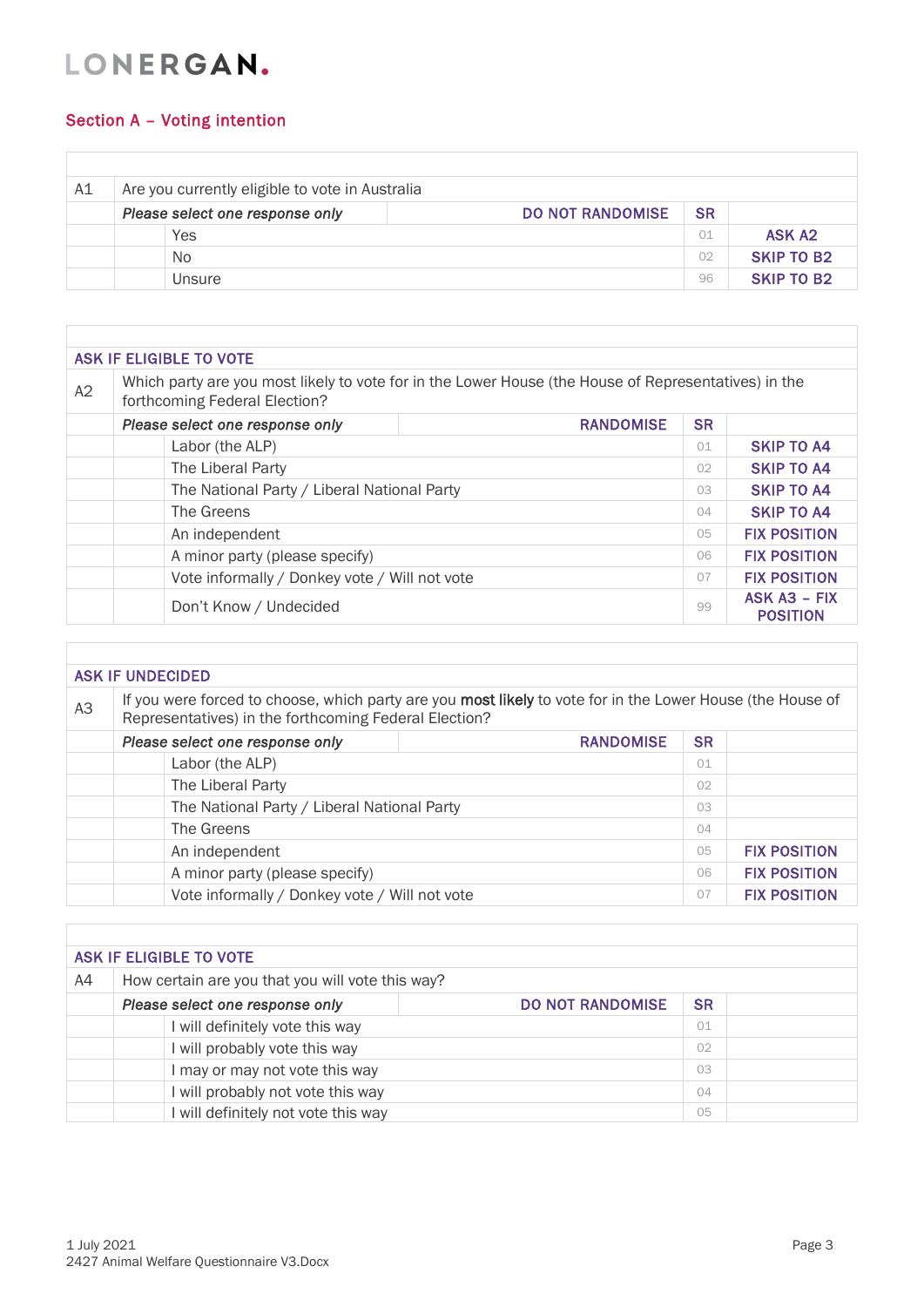|    | ASK IF ELIGIBLE TO VOTE                             |                |                     |
|----|-----------------------------------------------------|----------------|---------------------|
| A5 | Who did you vote for in the 2019 Federal Election?  |                |                     |
|    | Please select one response only<br><b>RANDOMISE</b> | <b>SR</b>      |                     |
|    | Labor (the ALP)                                     | 01             |                     |
|    | The Liberal Party                                   | 02             |                     |
|    | The National Party / Liberal National Party         | 03             |                     |
|    | The Greens                                          | 04             |                     |
|    | An independent                                      | 05             | <b>FIX POSITION</b> |
|    | A minor party (please specify)                      | 06             | <b>FIX POSITION</b> |
|    | Vote informally / Donkey vote / Did not vote        | O <sub>7</sub> | <b>FIX POSITION</b> |
|    | Cant remember                                       | 99             | <b>FIX POSITION</b> |

### Section B – Animal Welfare Questions

#### ASK IF ELIGIBLE TO VOTE

| <b>B1</b> | Are you more or less likely to vote for an election candidate with strong animal welfare policies, or will it |
|-----------|---------------------------------------------------------------------------------------------------------------|
|           | make no difference?                                                                                           |

| Please select one response only | <b>DO NOT RANDOMISE</b>                                             | <b>SR</b> |  |
|---------------------------------|---------------------------------------------------------------------|-----------|--|
| policies                        | Much more likely to vote for a candidate with strong animal welfare | 01        |  |
| A little more likely            |                                                                     | 02        |  |
| It will make no difference      |                                                                     | 03        |  |
| A little less likely            |                                                                     | 04        |  |
| policies                        | Much less likely to vote for a candidate with strong animal welfare | 05        |  |

#### ASK ALL

| <b>B2</b> | Overall, how concerned are you about animal welfare in Australia? |                         |           |  |
|-----------|-------------------------------------------------------------------|-------------------------|-----------|--|
|           | Please select one response only                                   | <b>DO NOT RANDOMISE</b> | <b>SR</b> |  |
|           | <b>Extremely concerned</b>                                        |                         | 01        |  |
|           | Very concerned                                                    |                         | 02        |  |
|           | Quite concerned                                                   |                         | 03        |  |
|           | Not concerned                                                     |                         | 04        |  |

|                | <b>ASK ALL</b>                                                                                                               |                                                                        |           |  |  |  |
|----------------|------------------------------------------------------------------------------------------------------------------------------|------------------------------------------------------------------------|-----------|--|--|--|
| B <sub>3</sub> | Thinking about the ways humans treat animals in Australia, which one of the following statements is<br>closest to your view? |                                                                        |           |  |  |  |
|                | Please select one response only                                                                                              | <b>DO NOT RANDOMISE</b>                                                | <b>SR</b> |  |  |  |
|                | and exploitation                                                                                                             | Animals deserve the strongest possible protection to be free from harm | 01        |  |  |  |
|                | still appropriate to use them for the benefit of humans                                                                      | Animals deserve some protection from harm and exploitation, but it is  | 02        |  |  |  |
|                | they are just animals                                                                                                        | Animals don't need much protection from harm and exploitation since    | 03        |  |  |  |
|                | Don't know                                                                                                                   |                                                                        | 04        |  |  |  |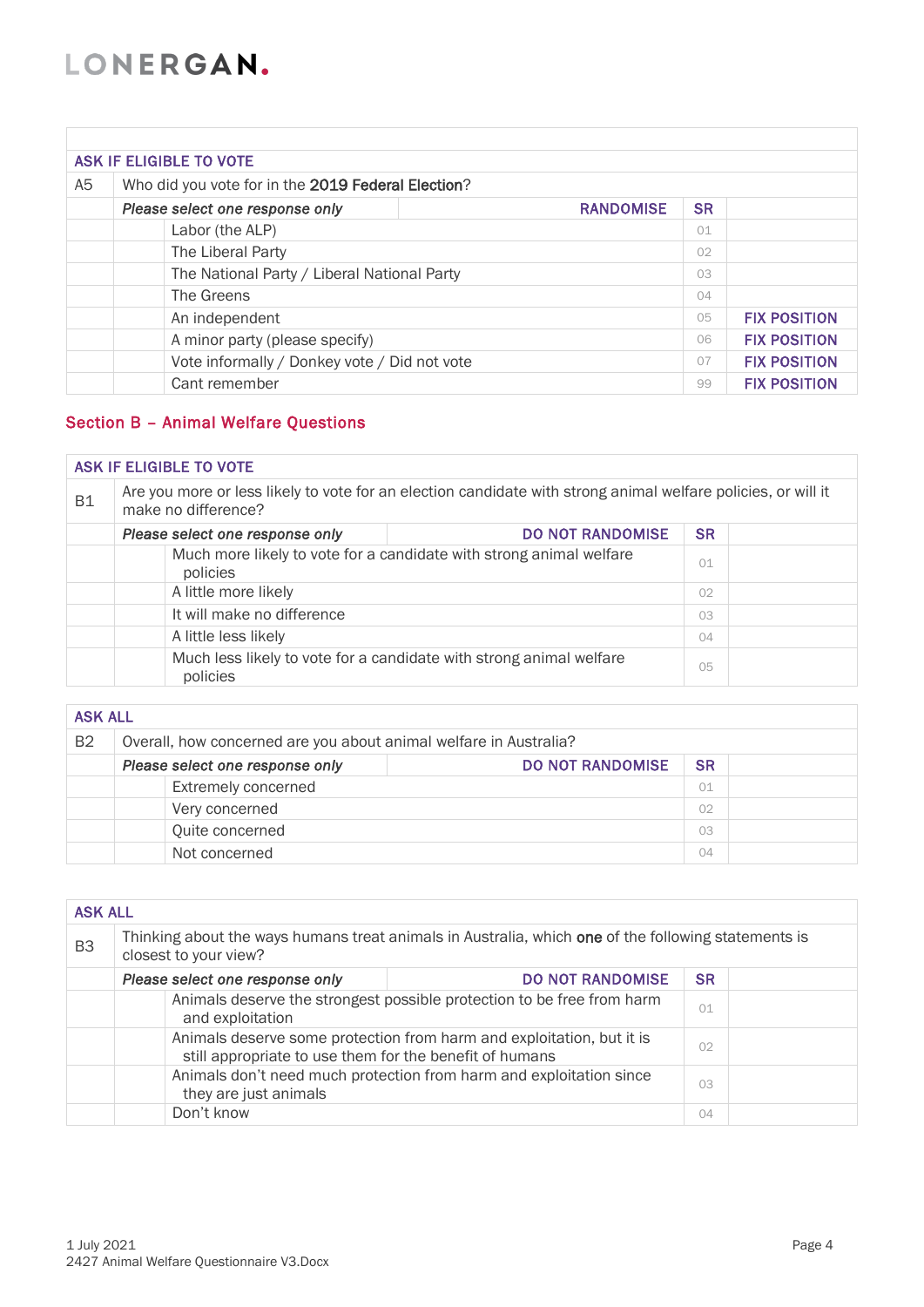| <b>ASK ALL</b> |                                                                                      |                   |                |                 |                             |                     |  |  |
|----------------|--------------------------------------------------------------------------------------|-------------------|----------------|-----------------|-----------------------------|---------------------|--|--|
| B4.            | To what extent do you agree or disagree with each of the following statements?       |                   |                |                 |                             |                     |  |  |
|                | <b>SR</b><br><b>RANDOMISE STATEMENTS</b><br>Please select one response per statement |                   |                |                 |                             |                     |  |  |
|                |                                                                                      | Strongly<br>Agree | Agree          | <b>Disagree</b> | Strongly<br><b>Disagree</b> | Unsure /<br>neutral |  |  |
|                | Live animal export should be banned                                                  | 01                | 02             | 0.3             | 04                          | 99                  |  |  |
| $-2$           | Greyhound racing should be banned                                                    | 01                | O <sub>2</sub> | 0.3             | 04                          | 99                  |  |  |
| $-3$           | Racing animals like horses and greyhounds for<br>gambling and entertainment is cruel | 01                | 02             | 03              | 04                          | 99                  |  |  |
| $-4$           | We need stronger animal welfare standards for<br>farm animals                        | 01                | O <sub>2</sub> | 03              | 04                          | 99                  |  |  |
|                |                                                                                      |                   |                |                 |                             |                     |  |  |

| <b>ASK IF ELIGIBLE TO VOTE</b> |                                                                                               |                     |                         |               |                         |                     |  |
|--------------------------------|-----------------------------------------------------------------------------------------------|---------------------|-------------------------|---------------|-------------------------|---------------------|--|
| B5.                            | Are you more or less likely to vote for a candidate who takes the following policy positions? |                     |                         |               |                         |                     |  |
|                                | <b>RANDOMISE STATEMENTS</b><br><b>SR</b><br>Please select one response per statement          |                     |                         |               |                         |                     |  |
|                                |                                                                                               | Much more<br>likely | A little more<br>likelv | No difference | A little less<br>likelv | Much less<br>likely |  |
| $\_1$                          | A candidate who wants to ban live animal export                                               | 01                  | 02                      | 0.3           | 04                      | 99                  |  |
| $-2$                           | A candidate who wants to ban greyhound racing                                                 | O <sub>1</sub>      | O <sub>2</sub>          | 03            | 04                      | 99                  |  |
| $-3$                           | A candidate who advocates for stronger animal<br>welfare standards for race horses            | O <sub>1</sub>      | O <sub>2</sub>          | 0.3           | 04                      | 99                  |  |
| $-4$                           | A candidate who advocates for stronger animal<br>welfare standards for farm animals           | O <sub>1</sub>      | O <sub>2</sub>          | 03            | 04                      | 99                  |  |

| <b>ASK ALL</b> |                                                          |                         |           |  |  |  |
|----------------|----------------------------------------------------------|-------------------------|-----------|--|--|--|
| B6.            | Overall, how well informed are you about animal welfare? |                         |           |  |  |  |
|                | Please select one response only                          | <b>DO NOT RANDOMISE</b> | <b>SR</b> |  |  |  |
|                | Very well informed                                       |                         | 01        |  |  |  |
|                | Quite well informed                                      |                         | 02        |  |  |  |
|                | Neither well nor poorly informed                         |                         | 03        |  |  |  |
|                | Quite poorly informed                                    |                         | 04        |  |  |  |
|                | Very poorly informed                                     |                         | 05        |  |  |  |

### Section Z: Demographics

| <b>ASK ALL</b> |                                                                                          |                         |           |  |  |  |
|----------------|------------------------------------------------------------------------------------------|-------------------------|-----------|--|--|--|
| Z1             | Which of the following best describes the highest level of education you have completed? |                         |           |  |  |  |
|                | Please select one response only                                                          | <b>DO NOT RANDOMISE</b> | <b>SR</b> |  |  |  |
|                | Below Year 12                                                                            |                         | 01        |  |  |  |
|                | Completed Year 12                                                                        |                         | 02        |  |  |  |
|                | <b>TAFE</b> or technical                                                                 |                         | 03        |  |  |  |
|                | University                                                                               |                         | 04        |  |  |  |
|                | Post-grad                                                                                |                         | 05        |  |  |  |